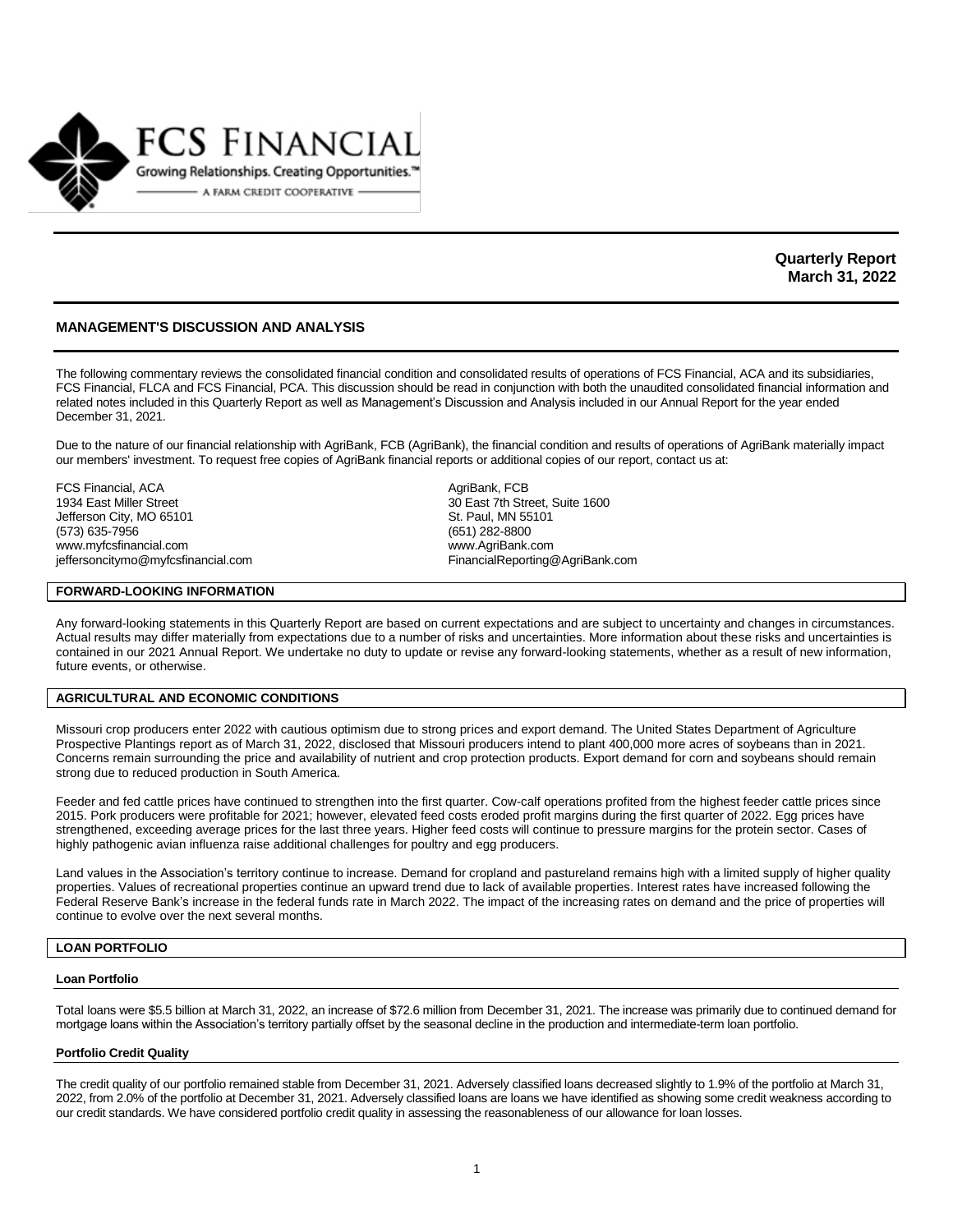In certain circumstances, government agency guarantee programs are used to reduce the risk of loss. At March 31, 2022, \$287.6 million of our loans were substantially guaranteed under these government programs.

### **Risk Assets**

| <b>Components of Risk Assets</b>                                   |           |              |
|--------------------------------------------------------------------|-----------|--------------|
| (dollars in thousands)                                             | March 31. | December 31, |
| As of:                                                             | 2022      | 2021         |
| Loans:                                                             |           |              |
| Nonaccrual                                                         | \$7,520   | \$11,400     |
| Accruing restructured                                              | 2,578     | 1.040        |
| Accruing loans 90 days or more past due                            |           |              |
| Total risk loans                                                   | 10,098    | 12.440       |
| Other property owned                                               |           |              |
| Total risk assets                                                  | \$10,098  | \$12,440     |
| Total risk loans as a percentage of total loans                    | 0.2%      | 0.2%         |
| Nonaccrual loans as a percentage of total loans                    | 0.1%      | 0.2%         |
| Current nonaccrual loans as a percentage of total nonaccrual loans | 89.3%     | 93.8%        |
| Total delinguencies as a percentage of total loans                 | $0.0\%$   | 0.1%         |

Note: Accruing loans include accrued interest receivable.

Our risk assets have decreased from December 31, 2021, and have remained at acceptable levels. Total risk loans as a percentage of total loans were well within our established risk management guidelines.

The decrease in nonaccrual loans was primarily due to one loan moving to accruing restructured and the pay down of a few larger loans during the first quarter of 2022. Nonaccrual loans remained at an acceptable level at March 31, 2022, and December 31, 2021.

## **Allowance for Loan Losses**

The allowance for loan losses is an estimate of inherent losses on loans in our portfolio as of the financial statement date. We determine the appropriate level of allowance for loan losses based on periodic evaluation of factors such as loan loss history, estimated probability of default, estimated loss severity, portfolio quality, and current economic and environmental conditions.

### **Allowance Coverage Ratios**

|                               | March 31, | December 31, |
|-------------------------------|-----------|--------------|
| As of:                        | 2022      | 2021         |
| Allowance as a percentage of: |           |              |
| Loans                         | 0.3%      | 0.3%         |
| Nonaccrual loans              | 224.1%    | 147.8%       |
| Total risk loans              | 166.9%    | 135.5%       |

In our opinion, the allowance for loan losses was reasonable in relation to the risk in our loan portfolio at March 31, 2022.

## **RESULTS OF OPERATIONS**

## **Profitability Information**

| (dollars in thousands)              |          |          |
|-------------------------------------|----------|----------|
| For the three months ended March 31 | 2022     | 2021     |
| Net income                          | \$25.551 | \$26,356 |
| Return on average assets            | 1.8%     | 2.1%     |
| Return on average members' equity   | 9.8%     | 10.7%    |

Changes presented in the profitability information chart relate directly to:

- Changes in income discussed in this section
- Changes in assets discussed in the Loan Portfolio section
- Changes in capital discussed in the Funding, Liquidity, and Capital section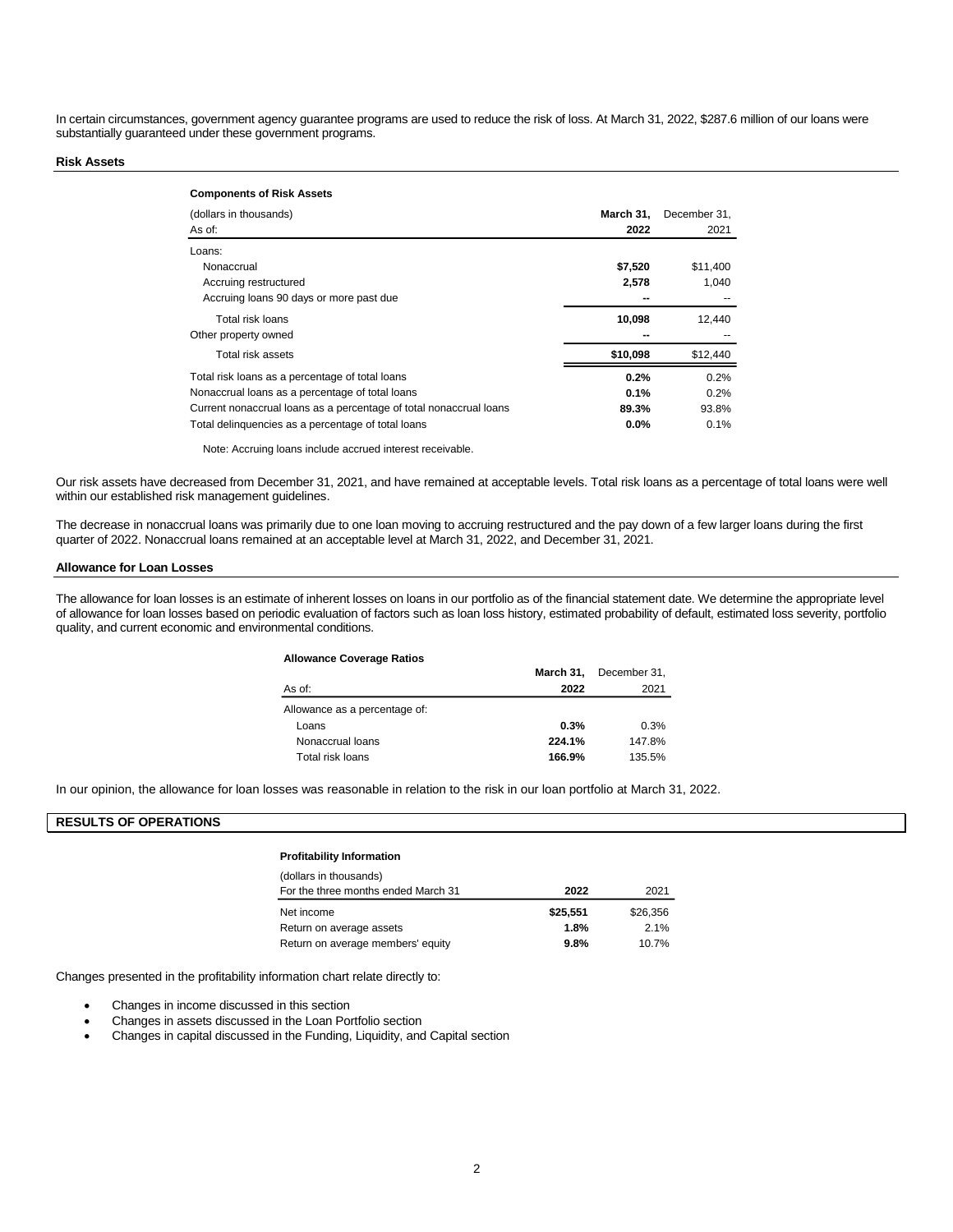### **Changes in Significant Components of Net Income**

| (in thousands)<br>For the three months ended March 31 | 2022     | 2021     | Increase<br>(decrease) in<br>net income |
|-------------------------------------------------------|----------|----------|-----------------------------------------|
| Net interest income                                   | \$33,195 | \$29,786 | \$3,409                                 |
| Non-interest income                                   | 8,371    | 11.377   | (3,006)                                 |
| Non-interest expense                                  | 15,956   | 14,698   | (1,258)                                 |
| Provision for income taxes                            | 59       | 109      | 50                                      |
| Net income                                            | \$25,551 | \$26,356 | (\$805)                                 |

### **Net Interest Income**

#### **Changes in Net Interest Income**

| (in thousands)                         |              |
|----------------------------------------|--------------|
| For the three months ended March 31    | 2022 vs 2021 |
| Changes in volume                      | \$3,484      |
| Changes in interest rates              | 156          |
| Changes in nonaccrual income and other | (231)        |
| Net change                             | \$3.409      |
|                                        |              |

#### **Non-Interest Income**

The change in non-interest income was primarily due to fee income. The decrease in fee income is related to fees received from the U.S. Small Business Administration for the origination of Paycheck Protection Program loans in 2021.

## **FUNDING, LIQUIDITY, AND CAPITAL**

We borrow from AgriBank, under a note payable, in the form of a line of credit. Our note payable is scheduled to mature on December 31, 2023. We intend to renegotiate the note payable no later than the maturity date. The repricing attributes of our line of credit generally correspond to the repricing attributes of our loan portfolio, which significantly reduces our market interest rate risk. Due to the cooperative structure of the Farm Credit System and as we are a stockholder of AgriBank, we expect this borrowing relationship to continue into the foreseeable future. Our other source of lendable funds is from equity.

The components of cost of funds associated with our note payable include:

- A marginal cost of debt component
- A spread component, which includes cost of servicing, cost of liquidity, and bank profit
- A risk premium component, if applicable

We were not subject to a risk premium at March 31, 2022, or December 31, 2021.

Total members' equity increased \$15.7 million from December 31, 2021, primarily due to net income for the period partially offset by patronage distribution accruals.

The Farm Credit Administration (FCA) Regulations require us to maintain minimums for our common equity tier 1, tier 1 capital, total capital, and permanent capital risk-based capital ratios. In addition, the FCA requires us to maintain minimums for our non-risk-adjusted ratios of tier 1 leverage and unallocated retained earnings and equivalents leverage. Refer to Note 6 in our 2021 Annual Report for a more complete description of these ratios. Effective January 1, 2022, the FCA regulations slightly modified the calculation of the unallocated retained earnings and equivalents leverage ratio to include certain additional deductions. The modification did not have a material impact on this ratio.

Capital

### **Regulatory Capital Requirements and Ratios**

|                                                              |           |              |                 | Gapilial      |       |
|--------------------------------------------------------------|-----------|--------------|-----------------|---------------|-------|
|                                                              | March 31. | December 31. | Regulatory      | Conservation  |       |
| As of:                                                       | 2022      | 2021         | <b>Minimums</b> | <b>Buffer</b> | Total |
| Risk-adjusted:                                               |           |              |                 |               |       |
| Common equity tier 1 ratio                                   | 15.4%     | 16.4%        | 4.5%            | 2.5%          | 7.0%  |
| Tier 1 capital ratio                                         | 15.4%     | 16.4%        | 6.0%            | 2.5%          | 8.5%  |
| Total capital ratio                                          | 15.7%     | 16.7%        | 8.0%            | 2.5%          | 10.5% |
| Permanent capital ratio                                      | 15.4%     | 16.4%        | 7.0%            | N/A           | 7.0%  |
| Non-risk-adjusted:                                           |           |              |                 |               |       |
| Tier 1 leverage ratio                                        | 16.3%     | 17.3%        | 4.0%            | 1.0%          | 5.0%  |
| Unallocated retained earnings and equivalents leverage ratio | 16.0%     | 18.3%        | 1.5%            | N/A           | 1.5%  |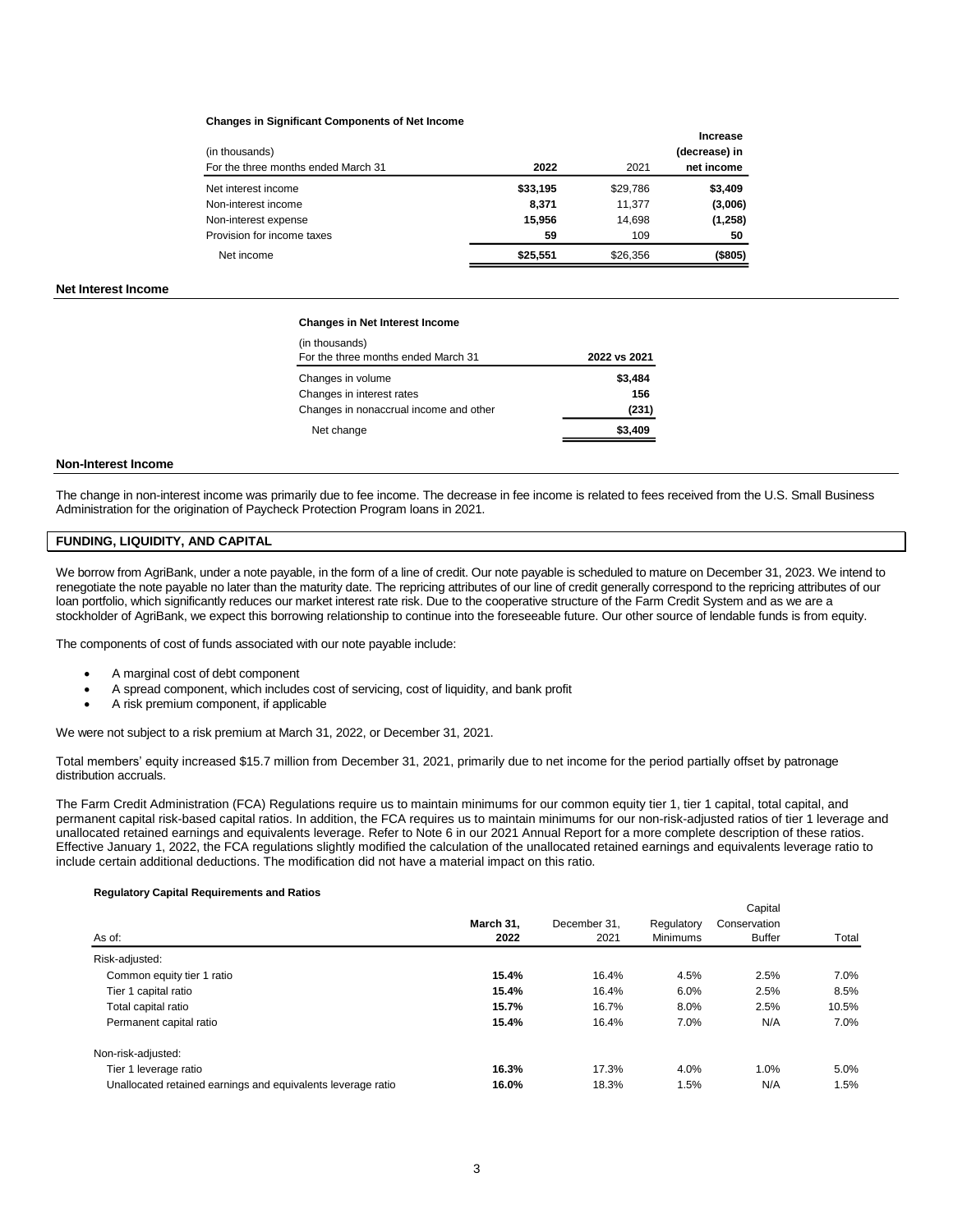Capital ratios are directly impacted by the changes in capital, as more fully explained in this section, the changes in assets, as discussed in the Loan Portfolio section, and off-balance sheet commitments, as disclosed in Note 10 in our 2021 Annual Report.

## **CERTIFICATION**

The undersigned have reviewed the March 31, 2022, Quarterly Report of FCS Financial, ACA, which has been prepared under the oversight of the Audit Committee and in accordance with all applicable statutory or regulatory requirements. The information contained herein is true, accurate, and complete to the best of our knowledge and belief.

Kenneth Bergmann Chairperson of the Board FCS Financial, ACA

David D. Janish Chief Executive Officer FCS Financial, ACA

Starla Hac  $\alpha\omega$ 

Starla Harper Chief Financial Officer FCS Financial, ACA

May 9, 2022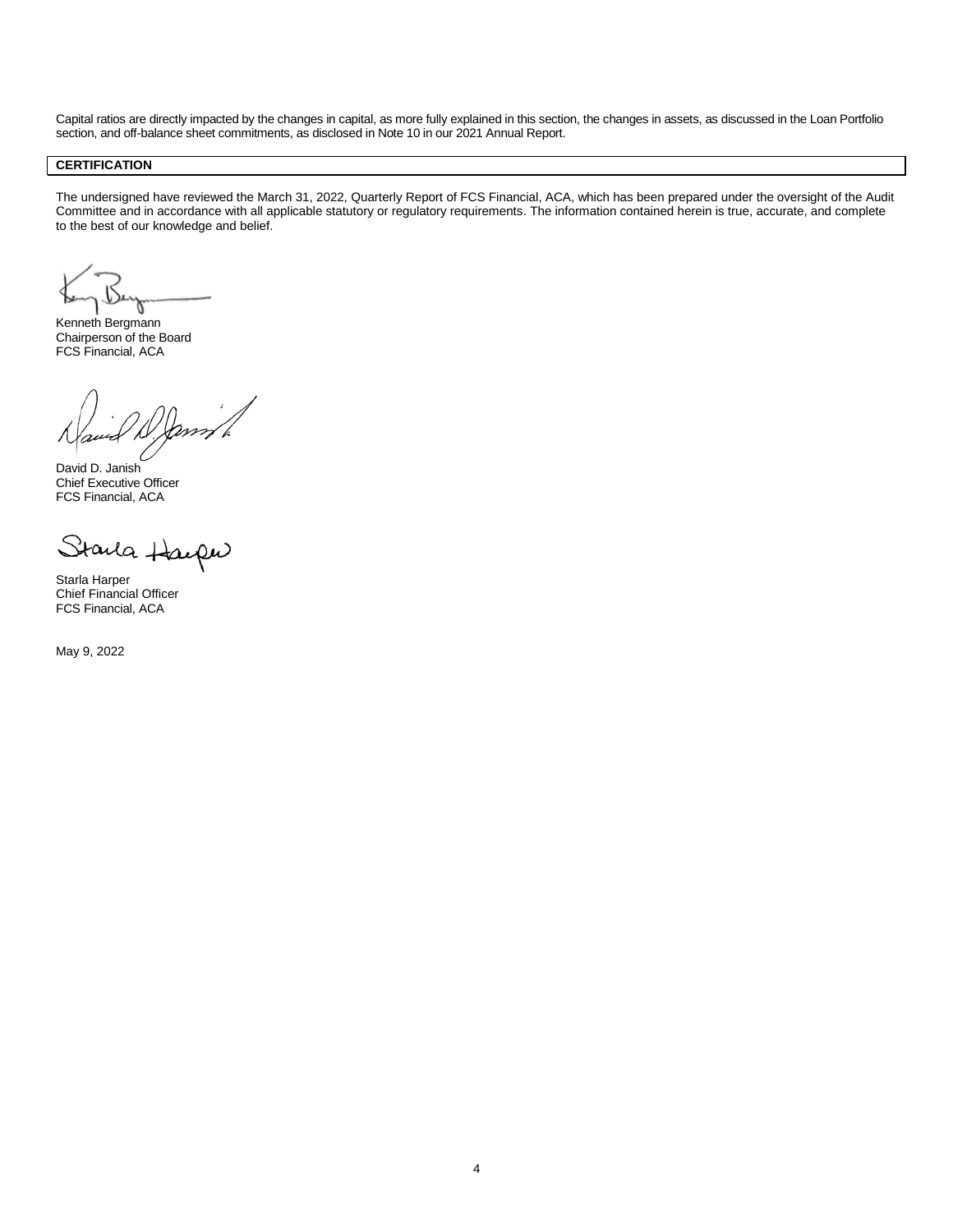# **CONSOLIDATED STATEMENTS OF CONDITION**

*FCS Financial, ACA (in thousands) (Unaudited)*

|                                              | March 31,   | December 31, |
|----------------------------------------------|-------------|--------------|
| As of:                                       | 2022        | 2021         |
| <b>ASSETS</b>                                |             |              |
| Loans                                        | \$5,540,662 | \$5,468,056  |
| Allowance for loan losses                    | 16,856      | 16,854       |
| Net loans                                    | 5,523,806   | 5,451,202    |
| Investment in AgriBank, FCB                  | 137,944     | 134,343      |
| Accrued interest receivable                  | 43,105      | 45,779       |
| Deferred tax assets, net                     |             | 155          |
| Other assets                                 | 87,523      | 87,523       |
| <b>Total assets</b>                          | \$5,792,378 | \$5,719,002  |
| <b>LIABILITIES</b>                           |             |              |
| Note payable to AgriBank, FCB                | \$4,674,726 | \$4,596,666  |
| Accrued interest payable                     | 16,395      | 15,936       |
| Deferred tax liabilities, net                | 194         |              |
| Patronage distribution payable               | 10,750      | 36,830       |
| Other liabilities                            | 32,970      | 27,971       |
| <b>Total liabilities</b>                     | 4,735,035   | 4,677,403    |
| Contingencies and commitments (Note 3)       |             |              |
| <b>MEMBERS' EQUITY</b>                       |             |              |
| Protected members' equity                    | 4           |              |
| Capital stock and participation certificates | 12,388      | 12,472       |
| Unallocated surplus                          | 1,044,951   | 1,029,123    |
| Total members' equity                        | 1,057,343   | 1,041,599    |
| Total liabilities and members' equity        | \$5,792,378 | \$5,719,002  |

*The accompanying notes are an integral part of these Consolidated Financial Statements.*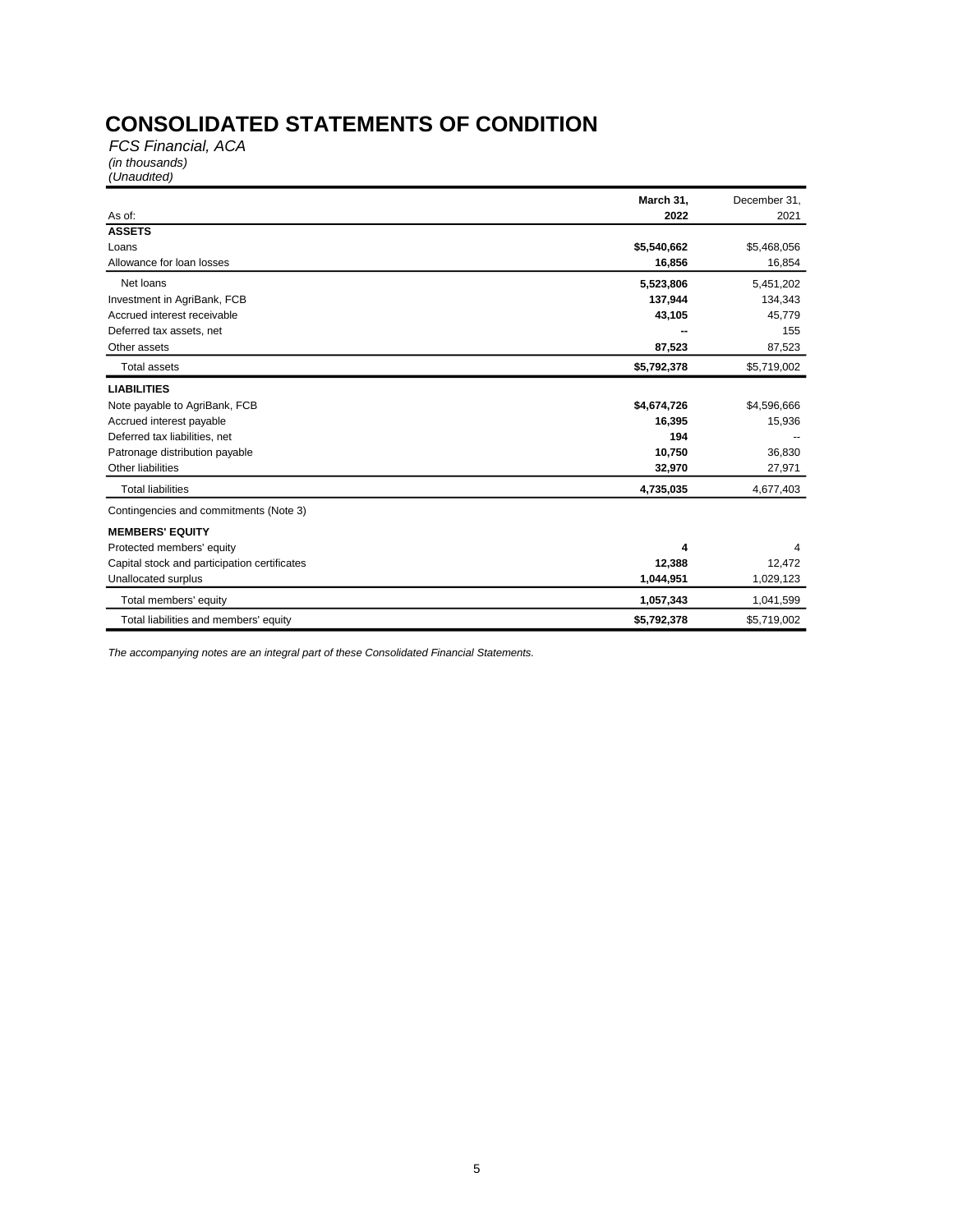# **CONSOLIDATED STATEMENTS OF INCOME**

*FCS Financial, ACA (in thousands) (Unaudited)*

|                                                     | <b>Three Months Ended</b> |          |
|-----------------------------------------------------|---------------------------|----------|
| For the period ended March 31                       | 2022                      | 2021     |
| Interest income                                     | \$49,590                  | \$44,795 |
| Interest expense                                    | 16,395                    | 15,009   |
| Net interest income                                 | 33,195                    | 29,786   |
| <b>Provision for loan losses</b>                    | --                        |          |
| Net interest income after provision for loan losses | 33,195                    | 29,786   |
| Non-interest income                                 |                           |          |
| Patronage income                                    | 6,300                     | 5,939    |
| Financially related services income                 | 236                       | 259      |
| Fee income                                          | 1,663                     | 4,932    |
| Other non-interest income                           | 172                       | 247      |
| Total non-interest income                           | 8,371                     | 11,377   |
| Non-interest expense                                |                           |          |
| Salaries and employee benefits                      | 8.987                     | 8,351    |
| Other operating expense                             | 6,969                     | 6,346    |
| Other non-interest expense                          |                           |          |
| Total non-interest expense                          | 15,956                    | 14,698   |
| Income before income taxes                          | 25,610                    | 26,465   |
| <b>Provision for income taxes</b>                   | 59                        | 109      |
| Net income                                          | \$25,551                  | \$26,356 |

*The accompanying notes are an integral part of these Consolidated Financial Statements.*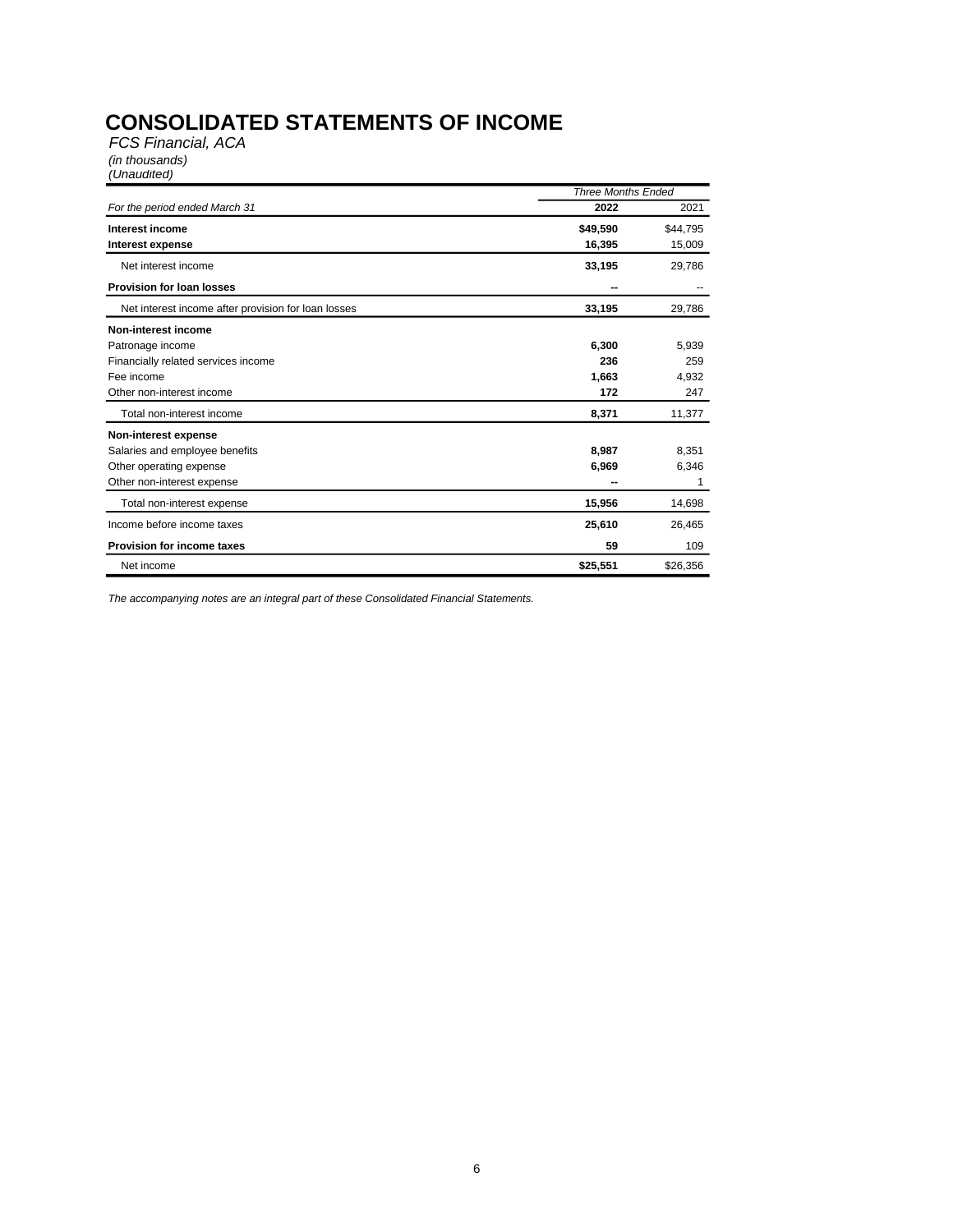# **CONSOLIDATED STATEMENTS OF CHANGES IN MEMBERS' EQUITY**

*FCS Financial, ACA (in thousands) (Unaudited)*

|                                                            | Protected<br>Members'<br>Equity | <b>Capital Stock</b><br>and Participation<br>Certificates | Unallocated<br>Surplus | Total<br>Members'<br>Equity |
|------------------------------------------------------------|---------------------------------|-----------------------------------------------------------|------------------------|-----------------------------|
| Balance at December 31, 2020                               | \$6                             | \$12,168                                                  | \$962,803              | \$974,977                   |
| Net income                                                 | --                              | $\overline{\phantom{a}}$                                  | 26,356                 | 26,356                      |
| Unallocated surplus designated for patronage distributions | --                              |                                                           | (8,687)                | (8,687)                     |
| Capital stock and participation certificates issued        | --                              | 369                                                       |                        | 369                         |
| Capital stock and participation certificates retired       |                                 | (313)                                                     | --                     | (313)                       |
| Balance at March 31, 2021                                  | \$6                             | \$12,224                                                  | \$980,472              | \$992,702                   |
| Balance at December 31, 2021                               | \$4                             | \$12,472                                                  | \$1,029,123            | \$1,041,599                 |
| Net income                                                 | --                              | --                                                        | 25,551                 | 25,551                      |
| Unallocated surplus designated for patronage distributions | --                              |                                                           | (9, 723)               | (9, 723)                    |
| Capital stock and participation certificates issued        | --                              | 234                                                       |                        | 234                         |
| Capital stock and participation certificates retired       | $\overline{\phantom{a}}$        | (318)                                                     |                        | (318)                       |
| Balance at March 31, 2022                                  | \$4                             | \$12,388                                                  | \$1,044,951            | \$1,057,343                 |

*The accompanying notes are an integral part of these Consolidated Financial Statements.*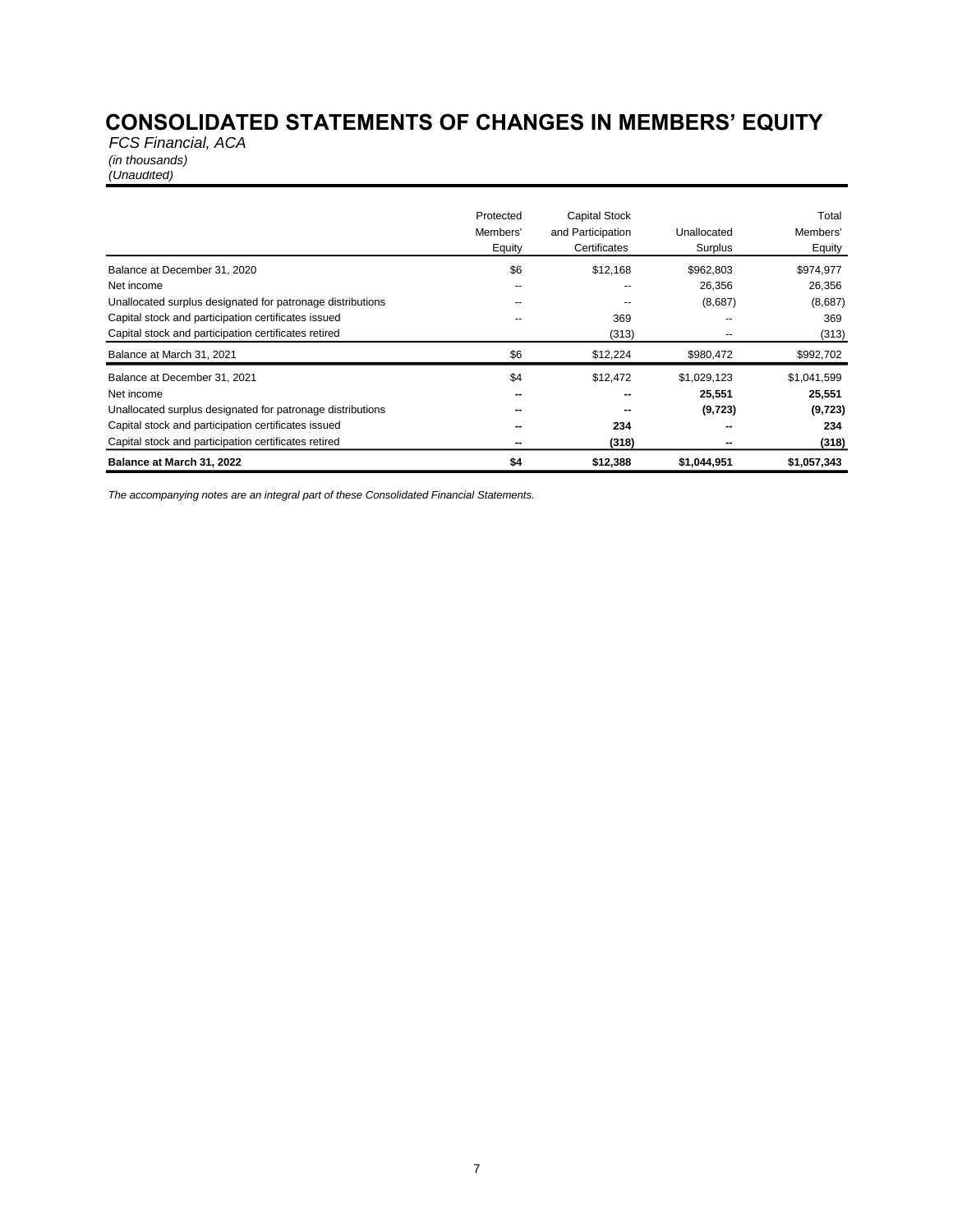# **NOTES TO CONSOLIDATED FINANCIAL STATEMENTS**

## **NOTE 1: ORGANIZATION AND SIGNIFICANT ACCOUNTING POLICIES**

The accompanying unaudited Consolidated Financial Statements contain all adjustments necessary for a fair presentation of the interim financial information and conform to generally accepted accounting principles in the United States of America (GAAP) and the prevailing practices within the financial services industry. This interim Quarterly Report is prepared based upon statutory and regulatory requirements and in accordance with GAAP. However, certain disclosures required by GAAP are omitted. The results of the three months ended March 31, 2022, are not necessarily indicative of the results to be expected for the year ending December 31, 2022. The interim financial statements and the related notes in this Quarterly Report should be read in conjunction with the Consolidated Financial Statements and related notes included in our Annual Report for the year ended December 31, 2021.

The Consolidated Financial Statements present the consolidated financial results of FCS Financial, ACA and its subsidiaries FCS Financial, FLCA and FCS Financial, PCA. All material intercompany transactions and balances have been eliminated in consolidation.

### **Recently Issued or Adopted Accounting Pronouncements**

We have assessed the potential impact of accounting standards that have been issued by the Financial Accounting Standards Board (FASB) and have determined the following standards to be applicable to our business. While we are a nonpublic entity, our financial results are closely related to the performance of the combined Farm Credit System. Therefore, we typically adopt accounting pronouncements in alignment with other System institutions.

| Standard and effective date                                                                                                                                                                                                                                                                                                                                                                                                                                                                                                                                                                                                                                                                          | Description                                                                                                                                                                                                                                                                                                                                                                                          | Adoption status and financial statement impact                                                                                                                                                                                                                                                                                                                                                                                                                                                                                                                                                 |
|------------------------------------------------------------------------------------------------------------------------------------------------------------------------------------------------------------------------------------------------------------------------------------------------------------------------------------------------------------------------------------------------------------------------------------------------------------------------------------------------------------------------------------------------------------------------------------------------------------------------------------------------------------------------------------------------------|------------------------------------------------------------------------------------------------------------------------------------------------------------------------------------------------------------------------------------------------------------------------------------------------------------------------------------------------------------------------------------------------------|------------------------------------------------------------------------------------------------------------------------------------------------------------------------------------------------------------------------------------------------------------------------------------------------------------------------------------------------------------------------------------------------------------------------------------------------------------------------------------------------------------------------------------------------------------------------------------------------|
| In June 2016, the FASB issued<br>Accounting Standards Update (ASU)<br>2016-13 "Financial Instruments - Credit<br>Losses (Topic 326): Measurement of<br>Credit Losses on Financial Instruments."<br>The guidance was originally effective for<br>non-U.S. Securities Exchange<br>Commission filers for our first quarter of<br>2021. In November 2019, the FASB<br>issued ASU 2019-10 which amended the<br>mandatory effective date for this quidance<br>for certain institutions. We have<br>determined we qualify for the deferral of<br>the mandatory effective date. As a result<br>of the change, the standard is effective for<br>our first quarter of 2023 and early<br>adoption is permitted. | The guidance replaces the current incurred loss<br>impairment methodology with a methodology that<br>reflects expected credit losses and requires<br>consideration of a broader range of reasonable<br>and supportable information to inform credit loss<br>estimates. Credit losses relating to available-for-<br>sale securities would also be recorded through an<br>allowance for credit losses. | We expect to adopt the standard as of January<br>1, 2023. The development and validation of our<br>model to estimate credit losses for our loan<br>portfolio is substantially complete. Processes<br>and internal controls related to the model and<br>the estimation of credit losses for loans are<br>currently being designed. We are in the process<br>of drafting disclosures and accounting policies.<br>The extent of the impact on our financial<br>statements will depend on economic conditions,<br>forecasts, and the composition of our loan<br>portfolio at the time of adoption. |
| In March 2022, the FASB issued ASU<br>2022-02 "Financial Instruments - Credit<br>Losses (Topic 326): Troubled Debt<br>Restructurings and Vintage Disclosures."<br>The guidance is effective at the same time<br>that ASU 2016-13 is adopted.                                                                                                                                                                                                                                                                                                                                                                                                                                                         | This quidance eliminates the accounting quidance<br>for troubled debt restructurings by creditors in<br>Subtopic 310-40, Receivables - Troubled Debt<br>Restructurings by Creditors, while enhancing<br>disclosure requirements for certain loan<br>refinancings and restructurings.                                                                                                                 | We intend to adopt the standard concurrently<br>with the adoption of ASU 2016-13 as amended.<br>The adoption of this quidance is not expected to<br>have a material impact on our financial<br>statements, but will modify certain disclosures<br>required under ASU 2016-13.                                                                                                                                                                                                                                                                                                                  |

## **NOTE 2: LOANS AND ALLOWANCE FOR LOAN LOSSES**

### **Loans by Type**

| (dollars in thousands)           |                |        |                   |        |
|----------------------------------|----------------|--------|-------------------|--------|
| As of:                           | March 31, 2022 |        | December 31, 2021 |        |
|                                  | Amount         | %      | Amount            | %      |
| Real estate mortgage             | \$3,365,498    | 60.7%  | \$3,362,319       | 61.6%  |
| Production and intermediate-term | 610.046        | 11.0%  | 702.116           | 12.8%  |
| Agribusiness                     | 1,166,697      | 21.1%  | 1,030,672         | 18.8%  |
| Other                            | 398.421        | 7.2%   | 372.949           | 6.8%   |
| Total                            | \$5,540,662    | 100.0% | \$5.468.056       | 100.0% |

The other category is primarily composed of rural infrastructure related loans and other diversified industries in our capital markets portfolio.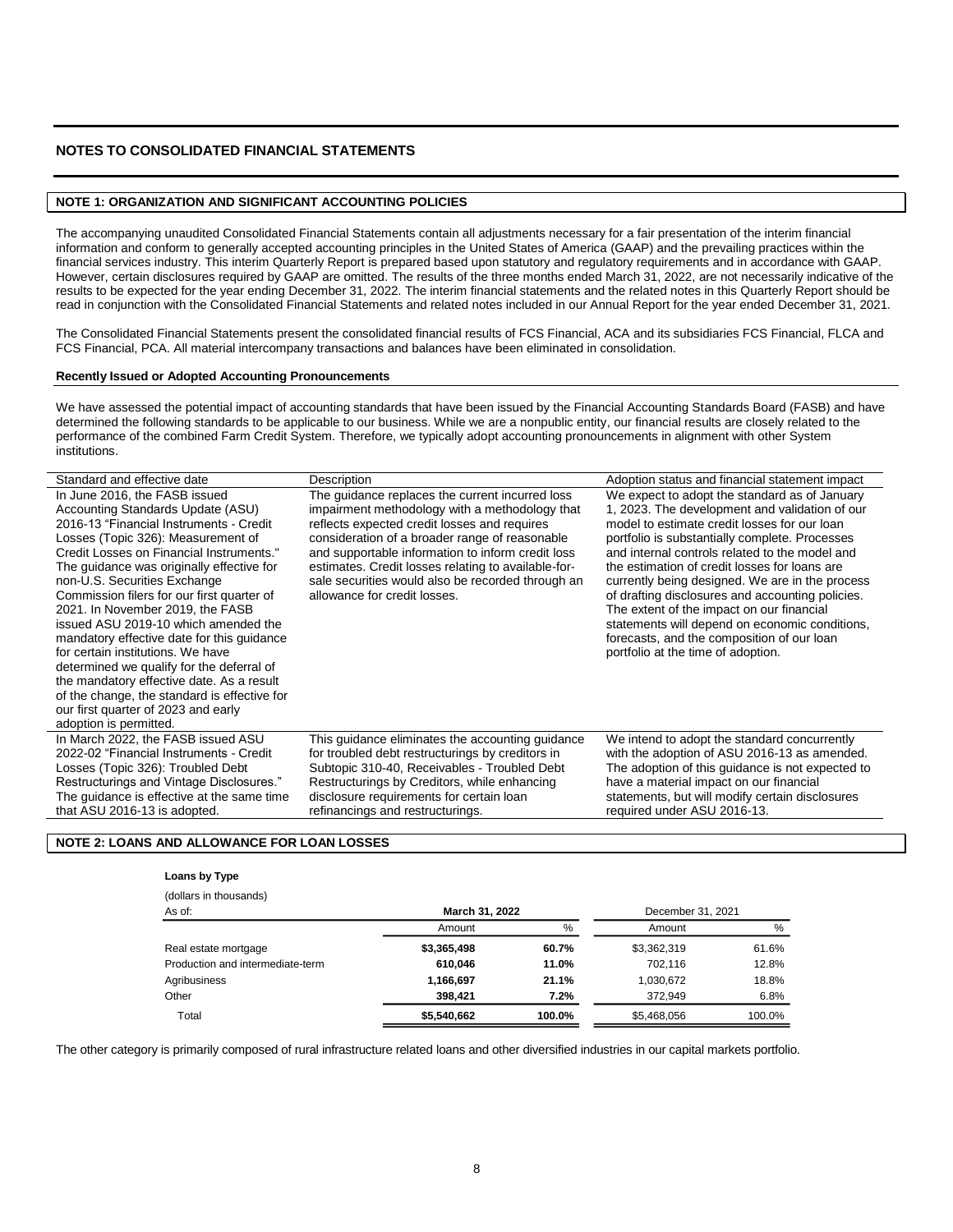### **Delinquency**

| <b>Aging Analysis of Loans</b>   |          |          |          |                 |             |
|----------------------------------|----------|----------|----------|-----------------|-------------|
|                                  | 30-89    | 90 Days  |          | Not Past Due    |             |
| (in thousands)                   | Days     | or More  | Total    | or Less than 30 |             |
| As of March 31, 2022             | Past Due | Past Due | Past Due | Days Past Due   | Total       |
| Real estate mortgage             | \$771    | \$592    | \$1,363  | \$3,395,737     | \$3,397,100 |
| Production and intermediate-term | 1,046    | 148      | 1,194    | 616,664         | 617,858     |
| Agribusiness                     | --       |          |          | 1,169,873       | 1,169,873   |
| Other                            | 65       | --       | 65       | 398,871         | 398,936     |
| Total                            | \$1,882  | \$740    | \$2,622  | \$5,581,145     | \$5,583,767 |
|                                  |          |          |          |                 |             |
|                                  |          |          |          |                 |             |
|                                  | 30-89    | 90 Days  |          | Not Past Due    |             |
|                                  | Days     | or More  | Total    | or Less than 30 |             |
| As of December 31, 2021          | Past Due | Past Due | Past Due | Days Past Due   | Total       |
| Real estate mortgage             | \$2,154  | $S -$    | \$2,154  | \$3,393,272     | \$3,395,426 |
| Production and intermediate-term | 598      | 138      | 736      | 710,410         | 711,146     |
| Agribusiness                     | --       | --       |          | 1,033,799       | 1,033,799   |
| Other                            | 190      | --       | 190      | 373,274         | 373,464     |

Note: Accruing loans include accrued interest receivable.

There were no loans 90 days or more past due and still accruing interest at March 31, 2022, or December 31, 2021.

### **Risk Loans**

Risk loans are loans for which it is probable that all principal and interest will not be collected according to the contractual terms.

### **Risk Loan Information**

| (in thousands)<br>As of:                                            | March 31.<br>2022 | December 31.<br>2021 |
|---------------------------------------------------------------------|-------------------|----------------------|
| Volume with specific allowance<br>Volume without specific allowance | \$1,990<br>8,108  | \$5,269<br>7,171     |
| Total risk loans                                                    | \$10,098          | \$12,440             |
| Total specific allowance                                            | \$612             | \$4,051              |
| For the three months ended March 31                                 | 2022              | 2021                 |
| Income on accrual risk loans                                        | \$17              | \$18                 |
| Income on nonaccrual loans                                          | 351               | 582                  |
| Total income on risk loans                                          | \$368             | \$600                |
| Average risk loans                                                  | \$11,645          | \$13,452             |

Note: Accruing loans include accrued interest receivable.

We had no material commitments to lend additional money to borrowers whose loans were classified as risk loans at March 31, 2022.

## **Troubled Debt Restructurings (TDRs)**

In situations where, for economic or legal reasons related to the borrower's financial difficulties, we grant a concession for other than an insignificant period of time to the borrower that we would not otherwise consider, the related loan is classified as a TDR, also known as a formally restructured loan for regulatory purposes. A concession is generally granted in order to minimize economic loss and avoid foreclosure. Concessions vary by program and borrower and may include interest rate reductions, term extensions, payment deferrals, or an acceptance of additional collateral in lieu of payments. In limited circumstances, principal may be forgiven. Loans classified as TDRs are considered risk loans. All risk loans are analyzed within our allowance for loan losses. We record a specific allowance to reduce the carrying amount of the restructured loan to the lower of book value or net realizable value of collateral. There may be modifications made in the normal course of business that would not be considered TDRs.

There were no TDRs that occurred during the three months ended March 31, 2022, or 2021.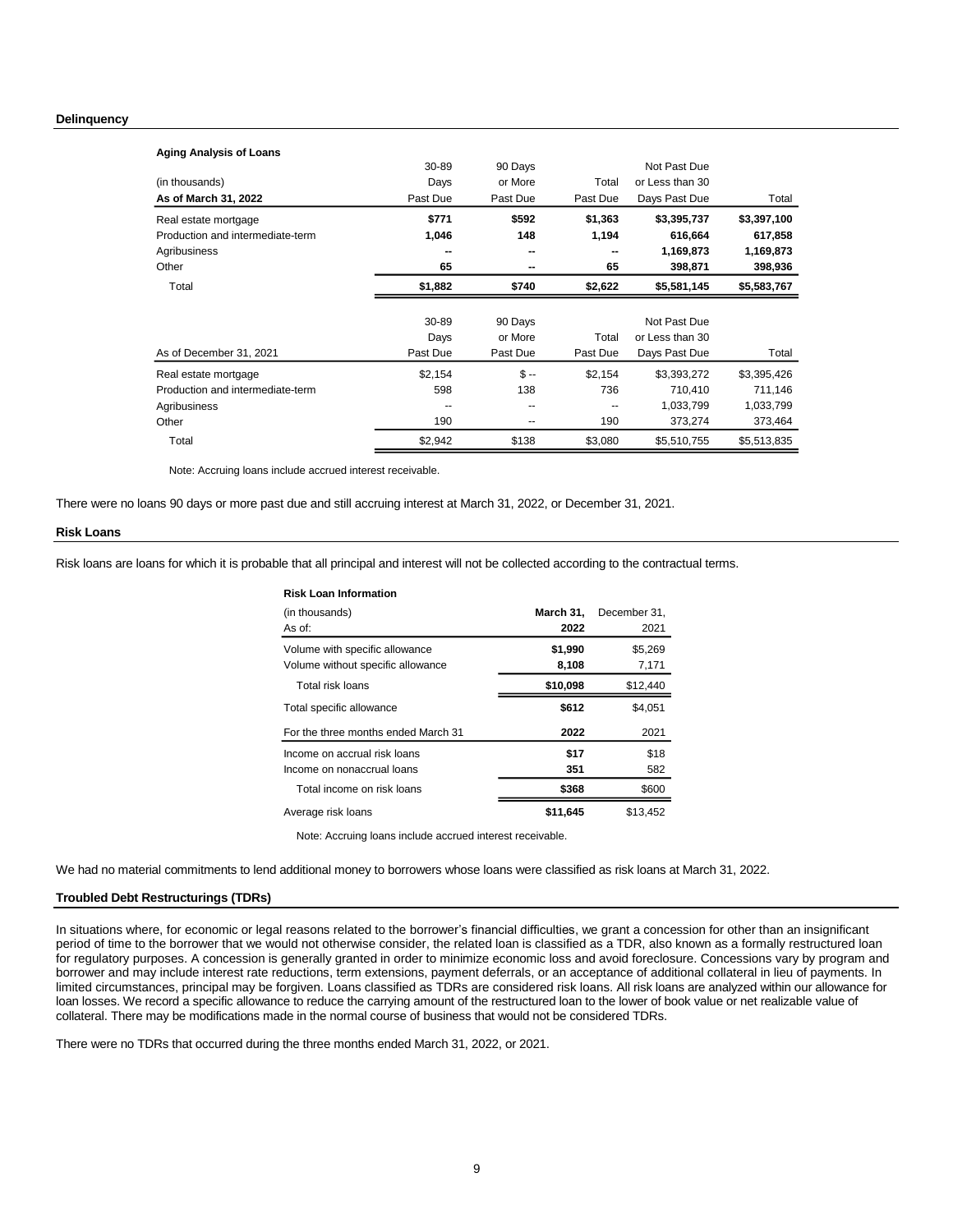There were no TDRs that defaulted during the three months ended March 31, 2022, or 2021, in which the modification was within twelve months of the respective reporting period.

| <b>TDRs Outstanding</b>          |              |              |  |
|----------------------------------|--------------|--------------|--|
| (in thousands)                   | March 31,    | December 31, |  |
| As of:                           | 2022         | 2021         |  |
| Accrual status:                  |              |              |  |
| Real estate mortgage             | \$594        | \$811        |  |
| Production and intermediate-term | 230          | 229          |  |
| Agribusiness                     | 1,754        |              |  |
| Total TDRs in accrual status     | \$2,578      | \$1,040      |  |
| Nonaccrual status:               |              |              |  |
| Real estate mortgage             | \$385        | \$2,243      |  |
| Production and intermediate-term | 528          | 629          |  |
| Agribusiness                     | $\mathbf{2}$ | 3            |  |
| Total TDRs in nonaccrual status  | \$915        | \$2,875      |  |
| Total TDRs:                      |              |              |  |
| Real estate mortgage             | \$979        | \$3,054      |  |
| Production and intermediate-term | 758          | 858          |  |
| Agribusiness                     | 1,756        | 3            |  |
| <b>Total TDRs</b>                | \$3,493      | \$3,915      |  |

There were no commitments to lend to borrowers whose loans have been modified in a TDR at March 31, 2022.

### **Allowance for Loan Losses**

### **Changes in Allowance for Loan Losses**

| (in thousands)<br>Three months ended March 31     | 2022          | 2021          |
|---------------------------------------------------|---------------|---------------|
| Balance at beginning of period<br>Loan recoveries | \$16,854<br>3 | \$16,850<br>3 |
| Loan charge-offs                                  | (1)           | (2)           |
| Balance at end of period                          | \$16,856      | \$16,851      |

## **NOTE 3: CONTINGENCIES AND COMMITMENTS**

In the normal course of business, we have various contingent liabilities and commitments outstanding, primarily commitments to extend credit, which may not be reflected in the Consolidated Financial Statements. We do not anticipate any material losses because of these contingencies or commitments.

We may be named as a defendant in certain lawsuits or legal actions in the normal course of business. At the date of these Consolidated Financial Statements, our management team was not aware of any material actions. However, management cannot ensure that such actions or other contingencies will not arise in the future.

Refer to Note 10 in our 2021 Annual Report for additional detail regarding contingencies and commitments.

## **NOTE 4: FAIR VALUE MEASUREMENTS**

Fair value is defined as the price that would be received to sell an asset or paid to transfer a liability in an orderly transaction between market participants at the measurement date in the principal or most advantageous market for the asset or liability. Accounting guidance also establishes a fair value hierarchy, with three input levels that may be used to measure fair value. Refer to Note 2 in our 2021 Annual Report for a more complete description of the three input levels.

We did not have any assets or liabilities measured at fair value on a recurring basis at March 31, 2022, or December 31, 2021.